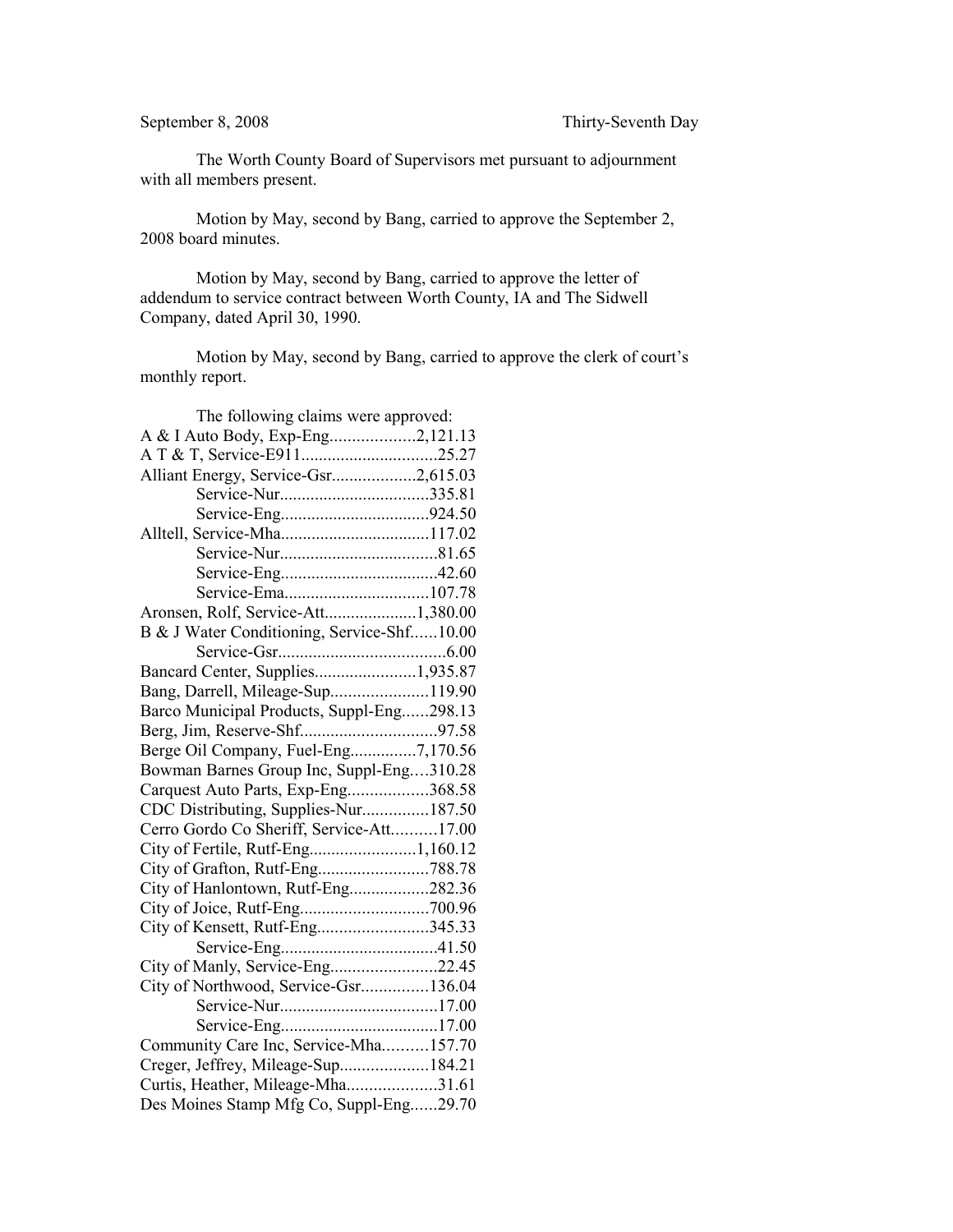| Earthlink Inc, Service-Shf23.95                                                      |  |
|--------------------------------------------------------------------------------------|--|
| Ehrich, Cherrice, Mileage-Mha68.67                                                   |  |
| Electronic Engineering, Service-Shf239.25                                            |  |
|                                                                                      |  |
| Electronic Specialties, Service-Eng110.00                                            |  |
| Fallgatter's Market, Supplies-Nur131.13                                              |  |
|                                                                                      |  |
| Finishing Touch, Exp-Eng178.20                                                       |  |
|                                                                                      |  |
| Greve Law Office, Service-Att120.50                                                  |  |
| Groveline, Service-Gsr494.29                                                         |  |
| Grp & Associates, Service-Nur30.00                                                   |  |
| Heartland Power Coop, Service-Eng26.00                                               |  |
| Hengesteg, Stephanie, Refund-Ins80.00                                                |  |
| Huber Supply Co, Supplies-Eng302.11                                                  |  |
| Injectech Diesel Service, Exp-Eng2,032.12                                            |  |
| Interstate Motor Trucks, Exp-Eng113.45                                               |  |
| Iowa Alliance In Home Ca, Edu-Nur180.00                                              |  |
| Iowa Prison Industries, Exp-Eng189.20                                                |  |
| Iowa State Assn of Asses, Edu-Asr275.00                                              |  |
|                                                                                      |  |
|                                                                                      |  |
| Jensen, Bobbie, Mileage-Mha16.35                                                     |  |
| Konica Minolta Business, Service-Nur40.66                                            |  |
| Lawson Products Inc, Exp-Eng66.23                                                    |  |
|                                                                                      |  |
|                                                                                      |  |
|                                                                                      |  |
| Mail Services Llc, Service-Trs237.42                                                 |  |
| Marshall & Swift Inc, Supplies-Gsr16.06                                              |  |
| May, Dennis, Mileage-Sup34.88                                                        |  |
| Mechem, Elsie L, Mileage-Mha253.97                                                   |  |
|                                                                                      |  |
|                                                                                      |  |
| Mellem, Dennis, Service-Tra100.00                                                    |  |
| Mercy Medical Center, Service-Mhs4,050.00                                            |  |
|                                                                                      |  |
| Mireles, Sandra, Mileage-Mha348.80                                                   |  |
| Mitchell County Ema, Mileage-Ema395.13                                               |  |
|                                                                                      |  |
| Next Generation Technolo, Serv-Mha637.13                                             |  |
|                                                                                      |  |
| Niebur, Ellen, Mileage-Mha258.45<br>North Central Ia Regional, Service-Shf100.00     |  |
|                                                                                      |  |
| North Country Equipment, Postage-Aud23.42<br>North Ia Area Comm Colle, Edu-Nur100.00 |  |
| Northern Ia Construction, Exp-Eng16,503.50                                           |  |
| Northwood Electric Inc, Service-Gsr287.46                                            |  |
| Northwood Motor Co, Service-Asr25.68                                                 |  |
|                                                                                      |  |
| Northwood Sanitation, Service-Gsr165.00                                              |  |